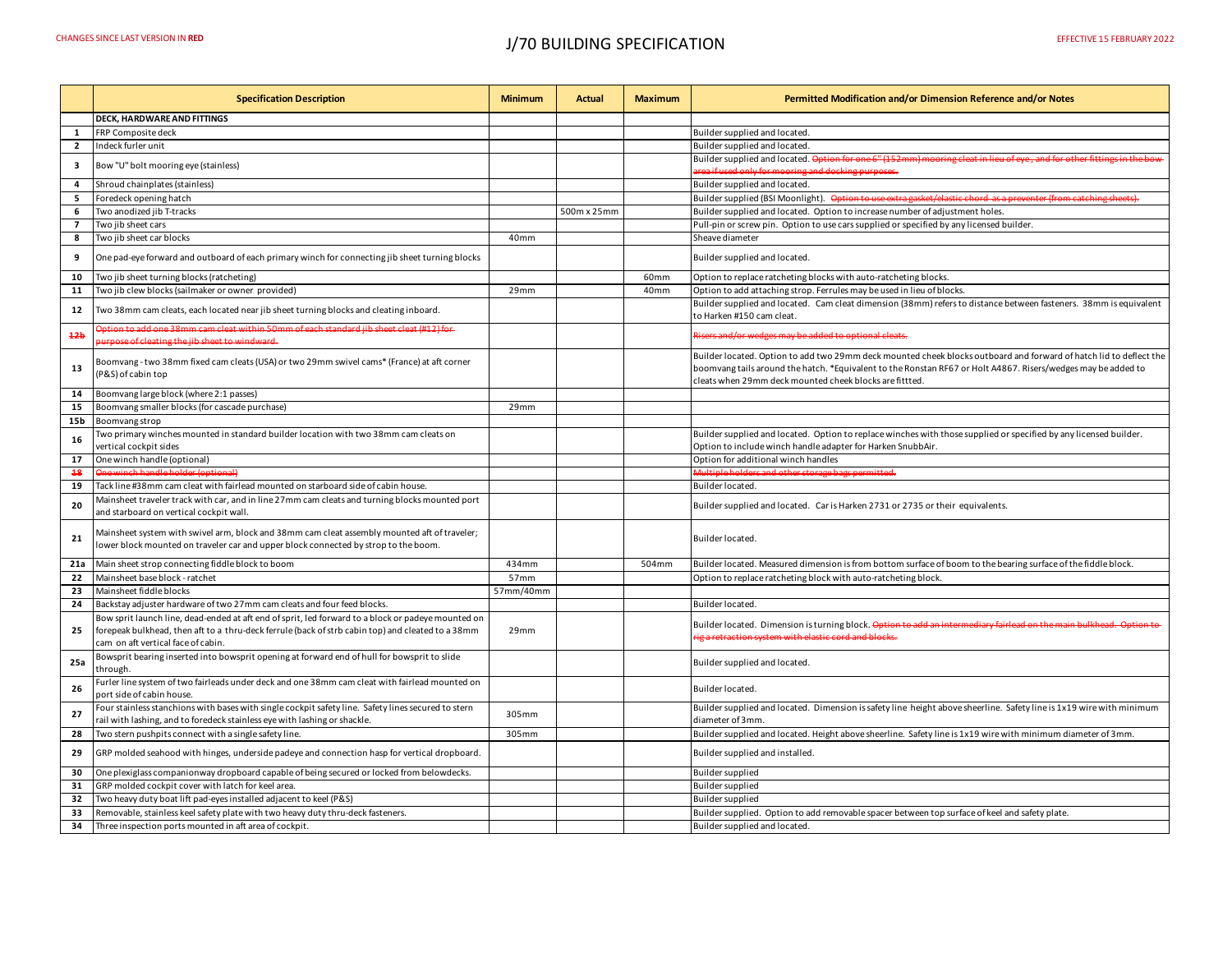|          | <b>Specification Description</b>                                                                                                                                                                           | <b>Minimum</b>   | <b>Actual</b> | <b>Maximum</b> | Permitted Modification and/or Dimension Reference and/or Notes                                                                                                                                                                                            |
|----------|------------------------------------------------------------------------------------------------------------------------------------------------------------------------------------------------------------|------------------|---------------|----------------|-----------------------------------------------------------------------------------------------------------------------------------------------------------------------------------------------------------------------------------------------------------|
| 35       | Gennaker sheet system with four blocks (two may be ratcheting) and two 150 cam cleats. Two<br>forward blocks attach to the mid-cockpit stanchion bases. The two aft blocks attach to the<br>pushpit bases. | 40 <sub>mm</sub> |               |                | Stainless U shackles may be replaced by soft shackles of similar length. Option to attach forward gennaker blocks to the<br>ib block pad-eyes in lieu of mid-cockpit stanchion bases. Option to replace ratcheting blocks with auto-ratcheting<br>blocks. |
| 36       | Two aft gennaker sheet blocks                                                                                                                                                                              | 40mm             |               | 57mm           |                                                                                                                                                                                                                                                           |
| 37       | Two amidships gennaker sheet blocks                                                                                                                                                                        | 40mm             |               | 57mm           |                                                                                                                                                                                                                                                           |
| 38       | One cockpit operated manual bilge pump (French boats)                                                                                                                                                      |                  |               |                | Optional equipment on USA built boats                                                                                                                                                                                                                     |
| 39       | Two Backstay stainless attachment plates                                                                                                                                                                   |                  |               |                | Builder supplied                                                                                                                                                                                                                                          |
| 40       | Fixed, aluminum outboard bracket                                                                                                                                                                           |                  |               |                | Builder supplied and installed                                                                                                                                                                                                                            |
|          |                                                                                                                                                                                                            |                  |               |                |                                                                                                                                                                                                                                                           |
|          | <b>HULL AND APPENDAGES</b>                                                                                                                                                                                 |                  |               |                |                                                                                                                                                                                                                                                           |
| 41       | FRP Composite hull                                                                                                                                                                                         |                  |               |                | Builder supplied. The center line seam of hull (forward and aft of the keel trunk), within 100mm of either side of<br>w be smoothened by sanding and/or polishing provided the as-molded shape of the hull is not alter                                   |
| 42       | Keel                                                                                                                                                                                                       |                  |               |                | Builder supplied. Option for builder provided and installed weed cutter.                                                                                                                                                                                  |
| 43       | Keel wedges                                                                                                                                                                                                |                  |               |                | Builder supplied and located. No modification of wedges permitted except as in CR E.2.2(c).                                                                                                                                                               |
| 44       | Rudder                                                                                                                                                                                                     |                  |               |                | Builder supplied.                                                                                                                                                                                                                                         |
| 44a      | Composite tiller                                                                                                                                                                                           |                  |               |                | Builder supplied.                                                                                                                                                                                                                                         |
| 45       | One tiller extension                                                                                                                                                                                       |                  |               | 1120mm         | Option to relocate tiller extension closer to end of tiller.                                                                                                                                                                                              |
| 46       | Stainless rudder gudgeons, straps and pins.                                                                                                                                                                |                  |               |                | Builder supplied and located. Option to use single or double rudder pins. Option to replace with hardware from any<br>icensed J/70 manufacturers.                                                                                                         |
|          | <b>SPARS</b>                                                                                                                                                                                               |                  |               |                |                                                                                                                                                                                                                                                           |
|          |                                                                                                                                                                                                            |                  |               |                |                                                                                                                                                                                                                                                           |
| 47       | Mast and boom in carbon fiber with either painted or clearcoat finish.                                                                                                                                     |                  |               |                | Builder supplied or specified. Spars may be repainted or recoated. Option to add a fiberglass backstay flicker to the<br>ract crane                                                                                                                       |
| 48       | Single set of spreaders and brackets                                                                                                                                                                       |                  |               |                | Builder supplied and located. Option to extend spreader as approved by manufacturer to match current length<br>specification.                                                                                                                             |
| 49       | Mast base                                                                                                                                                                                                  |                  |               |                | Builder supplied or specified. Builder located. Option to replace mast base with base supplied or specified by any<br>icensed builder.                                                                                                                    |
| 50       | Boomvang fitting on mast and boom                                                                                                                                                                          |                  |               |                | Builder supplied and located.                                                                                                                                                                                                                             |
| 51       | Gooseneck fitting on mast and boom                                                                                                                                                                         |                  |               |                | Builder supplied and located.                                                                                                                                                                                                                             |
| 52       | Two stainless padeyes/eye straps (P&S) just above deck level                                                                                                                                               |                  |               |                | Builder supplied and located.                                                                                                                                                                                                                             |
| 53       | Spinnaker halyard swivel cam cleat.                                                                                                                                                                        | 27 <sub>mm</sub> |               | 40mm           | Dimension is sheave. Option to add a carabiner clip to underside of boom (to an existing fitting) for running the<br>spinnaker halyard tail                                                                                                               |
| 54       | Two part Jib halyard - upper halyard with two loop end terminations (one for furler connection<br>and one for connection to lower 4:1 jib halyard fine-tune secured to a swivel cam cleat.)                | 27mm             |               |                | Dimension is sheave. Option to side mount 40mm block with becket on mast or free float with strop.                                                                                                                                                        |
| 55       | Main halyard cleat - horn cleat                                                                                                                                                                            |                  |               |                | Builder supplied.                                                                                                                                                                                                                                         |
| 56       | Boom end fittings                                                                                                                                                                                          |                  |               |                | Builder supplied. A shackle or strop may be added to the aft end of th<br>oom topping lift.                                                                                                                                                               |
| 57       | Mainsheet attachment fitting                                                                                                                                                                               |                  |               |                | Builder supplied and located.                                                                                                                                                                                                                             |
| 58       | Reefing provision                                                                                                                                                                                          |                  |               |                | Builder supplied                                                                                                                                                                                                                                          |
| 59       | Cunningham cleat of either a fixed 27mm swivel cam with becket or floating cam cleat assembly.                                                                                                             |                  |               |                |                                                                                                                                                                                                                                                           |
| 60       | Carbon fiber bow sprit in either clearcoat or painted finish with stainless U bolt fitting for<br>bowsprit end with integral high load ferrule.                                                            |                  |               |                | Builder supplied.                                                                                                                                                                                                                                         |
|          |                                                                                                                                                                                                            |                  |               |                |                                                                                                                                                                                                                                                           |
|          | <b>STANDING RIGGING</b>                                                                                                                                                                                    |                  |               |                |                                                                                                                                                                                                                                                           |
| 61       | 1x19 Stainless wire standing rigging                                                                                                                                                                       |                  |               |                |                                                                                                                                                                                                                                                           |
| 62       | Forestay                                                                                                                                                                                                   | 5 <sub>mm</sub>  |               |                | Option to replace top forestay swivel with Harken model 207HP.                                                                                                                                                                                            |
| 63       | <b>Upper Shrouds</b>                                                                                                                                                                                       | 5 <sub>mm</sub>  |               |                |                                                                                                                                                                                                                                                           |
| 64       | Lower shrouds                                                                                                                                                                                              | 5 <sub>mm</sub>  |               |                |                                                                                                                                                                                                                                                           |
| 65       | Upper backstay (Dyneema)                                                                                                                                                                                   | 5 <sub>mm</sub>  |               |                |                                                                                                                                                                                                                                                           |
| 66       | Lower backstay (Dyneema)                                                                                                                                                                                   | 5mm              |               |                |                                                                                                                                                                                                                                                           |
| 67       | Open body turnbuckles for all shrouds                                                                                                                                                                      |                  |               |                |                                                                                                                                                                                                                                                           |
| 68       | Open body turnbuckle in forestay                                                                                                                                                                           |                  |               |                |                                                                                                                                                                                                                                                           |
| 69<br>70 | Backstay legs attached to transom fittings with lashing or shackles (soft or stainless).                                                                                                                   |                  |               |                | <u> Option to add ferrule and lashing to one leg in lieu of standard coarse adjustment.</u>                                                                                                                                                               |
|          | $\{blank\}$                                                                                                                                                                                                |                  |               |                |                                                                                                                                                                                                                                                           |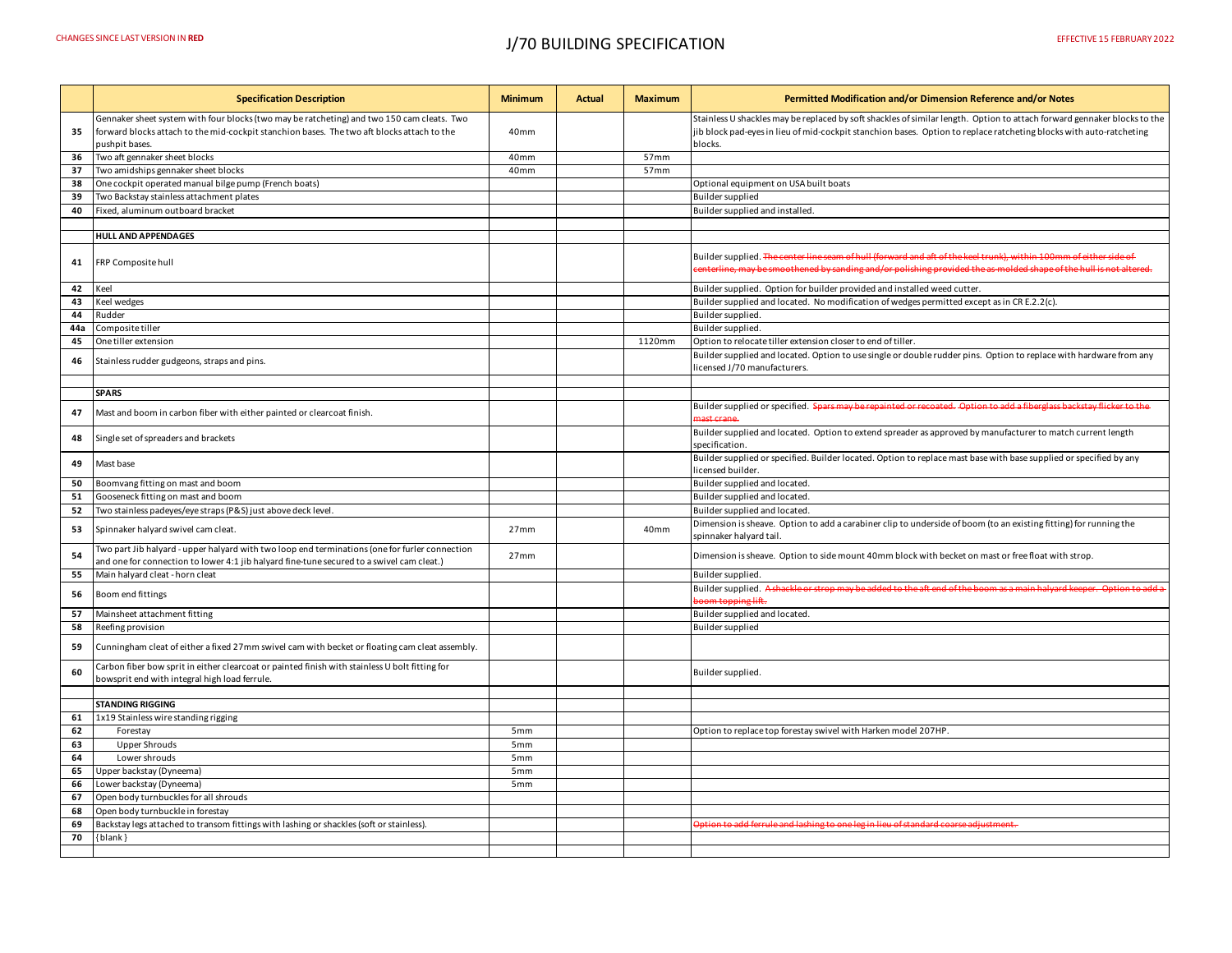## CHANGES SINCE LAST VERSION IN **RED** J/70 BUILDING SPECIFICATION EFFECTIVE 15 FEBRUARY 2022

|                | <b>Specification Description</b>                      | <b>Minimum</b> | <b>Actual</b>           | <b>Maximum</b>                                                                                                                         | Permitted Modification and/or Dimension Reference and/or Notes                                                                                                                                                                   |  |
|----------------|-------------------------------------------------------|----------------|-------------------------|----------------------------------------------------------------------------------------------------------------------------------------|----------------------------------------------------------------------------------------------------------------------------------------------------------------------------------------------------------------------------------|--|
|                | <b>PURCHASE SYSTEMS</b>                               |                |                         |                                                                                                                                        |                                                                                                                                                                                                                                  |  |
| 71             | <b>Mainsheet</b>                                      | 4:1            |                         | 6:4                                                                                                                                    | .<br>He purchase created by hanging one extra block (aprox 29 mm sheave size) onto top or bottom fiddle block in th                                                                                                              |  |
| 72             | leadsail sheets                                       |                |                         | 2:4                                                                                                                                    |                                                                                                                                                                                                                                  |  |
| 73             | <del>iaker sheets</del>                               |                | 4:4                     |                                                                                                                                        |                                                                                                                                                                                                                                  |  |
| 74             | Fack line                                             |                | 4:4                     |                                                                                                                                        |                                                                                                                                                                                                                                  |  |
| 75             | unningham                                             |                |                         | 6:4                                                                                                                                    |                                                                                                                                                                                                                                  |  |
| 76             |                                                       |                | 8:4                     |                                                                                                                                        |                                                                                                                                                                                                                                  |  |
| $\overline{H}$ | lib halyard fine tune                                 |                | 4:1                     |                                                                                                                                        |                                                                                                                                                                                                                                  |  |
| 78             | البيهطيسة                                             | 4:1            |                         | 8:4                                                                                                                                    |                                                                                                                                                                                                                                  |  |
| 79             | raveler                                               | 2:1            |                         | 3:1                                                                                                                                    |                                                                                                                                                                                                                                  |  |
| 80             | <b>ackstay</b>                                        |                | 2:4                     |                                                                                                                                        |                                                                                                                                                                                                                                  |  |
| 84             | ole Outhaul Line                                      |                | 4:4                     |                                                                                                                                        |                                                                                                                                                                                                                                  |  |
|                |                                                       |                |                         |                                                                                                                                        |                                                                                                                                                                                                                                  |  |
|                | <b>INTERIOR</b>                                       |                |                         |                                                                                                                                        |                                                                                                                                                                                                                                  |  |
| 82             | Molded seats (2)                                      |                |                         |                                                                                                                                        | Builder supplied and located.                                                                                                                                                                                                    |  |
| 83             | Aluminum compression post from deck to hull           |                |                         |                                                                                                                                        | Builder supplied and located.                                                                                                                                                                                                    |  |
| 84             | V-berth molded forward platform with inspection port. |                |                         |                                                                                                                                        | Builder supplied and located.                                                                                                                                                                                                    |  |
| 85             | Molded step                                           |                |                         |                                                                                                                                        | Builder supplied and located.                                                                                                                                                                                                    |  |
| 86             | Inspection port in aft bulkhead                       |                |                         |                                                                                                                                        | Option to add drain plug and/or access hatch.                                                                                                                                                                                    |  |
| 87             | GRP cockpit compression post aft of aft bulkhead      |                |                         |                                                                                                                                        | Builder supplied and located.                                                                                                                                                                                                    |  |
|                |                                                       |                |                         |                                                                                                                                        |                                                                                                                                                                                                                                  |  |
|                |                                                       |                |                         |                                                                                                                                        |                                                                                                                                                                                                                                  |  |
|                |                                                       |                |                         |                                                                                                                                        |                                                                                                                                                                                                                                  |  |
|                | CHANGELOG - (from 2019-01-01 forward)                 | Date           | Line#                   |                                                                                                                                        | Change                                                                                                                                                                                                                           |  |
|                |                                                       | 2022-02-15     | $\overline{\mathbf{3}}$ | docking purposes."                                                                                                                     | Deleted "Option for one 6" (152mm) mooring cleat in lieu of eye, and for other fittings in the bow area if used only for mooring and                                                                                             |  |
|                |                                                       | 2022-02-15     | 5                       |                                                                                                                                        | Deleted "Option to use extra gasket/elastic chord as a preventer (from catching sheets)."                                                                                                                                        |  |
|                |                                                       | 2022-02-15     | 12 <sub>b</sub>         | Deleted in favor of CR C.7.2(b)(5).                                                                                                    |                                                                                                                                                                                                                                  |  |
|                |                                                       | 2022-02-15     | 18                      |                                                                                                                                        | Deleted in favor of CR C.7.2(b)(1).                                                                                                                                                                                              |  |
|                |                                                       | 2022-02-15     | 25                      | Deleted "Option to add an intermediary fairlead on the main bulkhead. Option to rig a retraction system with elastic cord and blocks." |                                                                                                                                                                                                                                  |  |
|                |                                                       | 2022-02-15     | 41                      |                                                                                                                                        | Deleted "The center line seam of hull (forward and aft of the keel trunk), within 100mm of either side of centerline, may be smoothened<br>by sanding and/or polishing provided the as-molded shape of the hull is not altered." |  |
|                |                                                       | 2022-02-15     | 47                      |                                                                                                                                        | Deleted "Spars may be repainted or recoated. Option to add a fiberglass backstay flicker to the mast crane."                                                                                                                     |  |
|                |                                                       | 2022-02-15     | 69                      |                                                                                                                                        | Deleted "Option to add ferrule and lashing to one leg in lieu of standard coarse adjustment."                                                                                                                                    |  |
|                |                                                       | 2022-02-15     | 71-81                   | Deleted in favor of CR F.4.2                                                                                                           |                                                                                                                                                                                                                                  |  |
|                |                                                       | 2021-01-20     | 62                      |                                                                                                                                        | Added "Option to replace top forestay swivel with Harken model 207HP."                                                                                                                                                           |  |
|                |                                                       | 2021-01-20     | 77b                     | Deleted in favor of CR C.9.1(I)                                                                                                        |                                                                                                                                                                                                                                  |  |
|                |                                                       | 2021-01-20     | 89                      | Deleted in favor of CR C.7.2(b)(6)                                                                                                     |                                                                                                                                                                                                                                  |  |
|                |                                                       | 2020-01-15     | 21a                     |                                                                                                                                        | Changed dimensional range and measurement points.                                                                                                                                                                                |  |
|                |                                                       | 2020-01-15     | 27                      | or pelican hook."                                                                                                                      | Deleted "Use of Dyneema permitted only until July 1, 2018. Option to add comfort pads. Option to replace aft lashing with turnbuckle                                                                                             |  |
|                |                                                       | 2020-01-15     | 28                      | or pelican hook."                                                                                                                      | Deleted "Use of Dyneema permitted only until July 1, 2018. Option to add comfort pads. Option to replace aft lashing with turnbuckle                                                                                             |  |